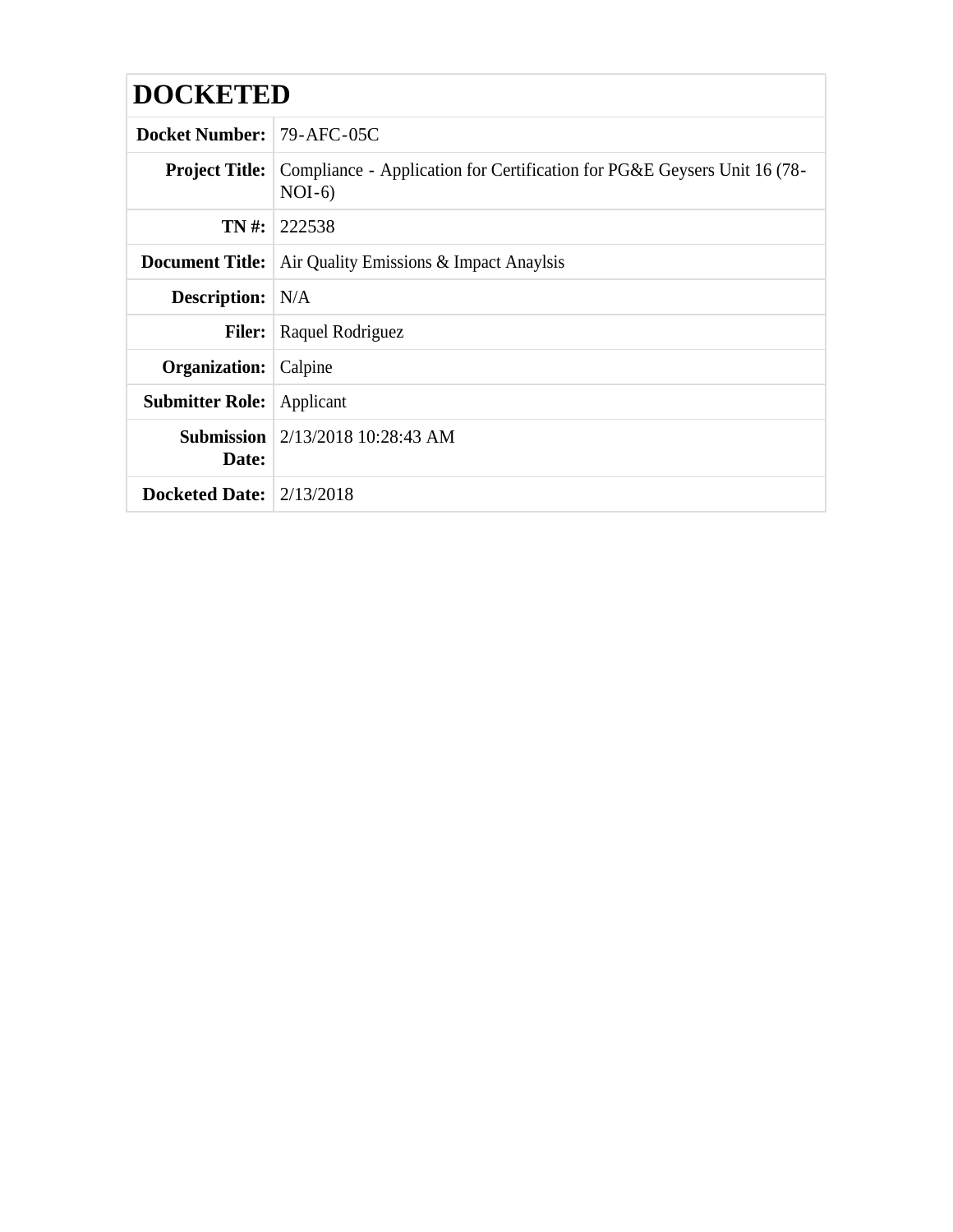**From:** Barbara McBride [mailto:Barbara.McBride@calpine.com] **Sent:** Wednesday, February 07, 2018 5:24 AM **To:** Winstead, Keith@Energy **Cc:** Veerkamp, Eric@Energy; Brian Berndt; Bruce Carlsen; Root, Christine@Energy; Layton, Matthew@Energy; Davis, Chris@Energy; Bruce Carlsen; Brian Berndt **Subject:** RE: Geysers application information request

Please find the attached responses to the information requested.

Air Quality Emissions and Impact Analysis

Each site will add an identical diesel fire pump to provide wet down capabilities for the cooling towers located at Units 16, 18 and 20. The emissions for the fire pumps is estimated below based on manufacturers data. In addition, the calculations were conducted for Unit 16 which is the facility which has the closest resident at 823 meters. The prioritization score below is based on the "CAPCOA Air Toxics "Hot Spots" Program Prioritization Guidelines" calculation. A priority score of less than one indicates that the site would be very low on the priority score and would likely not pose a risk. The risk indicated below of 0.064 indicates that this facility would be very low on the prioritization list.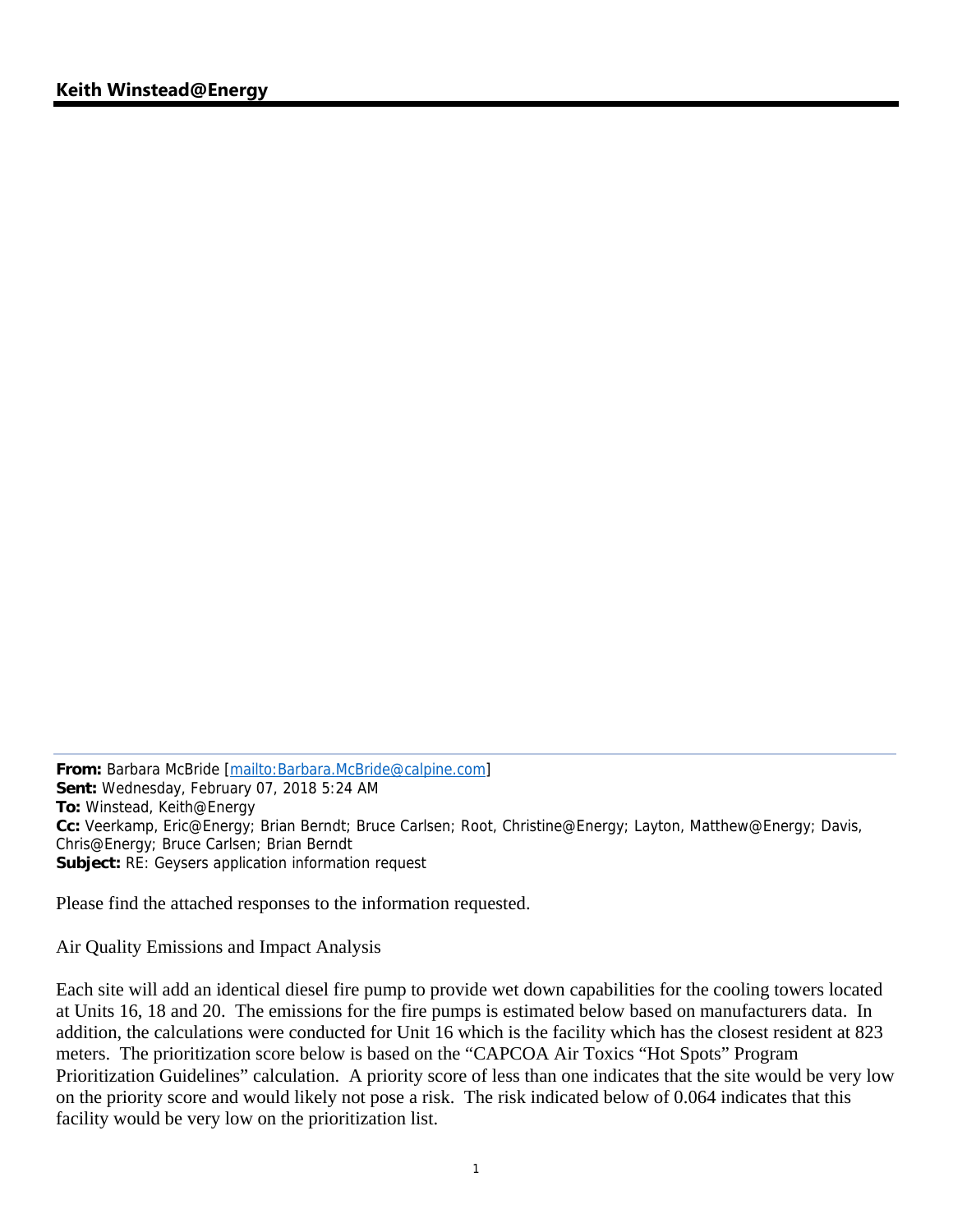Proposed Air Emissions:

Each facility will use an identical diesel fired engine:

Cummins 204 bhp Model CFP7EVS-F40. Operating Speed 1900 RPM. Proposed operation 50 hours per year.

| <b>Table 1: Combustion Emissions</b> |              |        |          |           |  |
|--------------------------------------|--------------|--------|----------|-----------|--|
| Pollutant                            | grams/bhp-hr | lbs/hr | lbs/year | tons/year |  |
|                                      | 1.193        | 0.53   | 26.8     | 0.013     |  |
| <b>NMHC</b>                          | 0.062        | 0.03   | 1.39     | 0.001     |  |
| NOx                                  | 2.475        | 1.11   | 55.6     | 0.028     |  |
| Particulate                          | 0.111        | 0.05   | 2.50     | 0.001     |  |

Proposed Impact Analysis:

Nearest resident to Unit 16 is located 823 meters away (To the unoccupied burnt Hilltop Facility) Nearest resident to Unit 18 is located 1,080 meters away (To the Post 3 Security Gate) Nearest resident to Unit 20 is located 2,011 meters away (To the Post 3 Security Gate)

AB2588 Risk Evaluation due to diesel particulate for the Unit 16 Diesel engine Risk Factor: 3.00E-4 Emissions(lbs/year): 2.5 Receptor Proximity: 0.011 Norm Factor: 7700

Carcinogen Score 0.064 **Result: low priority and concern** 

# **Design Details**

# *Pump Connection:*

The pump is located next to the circulating water pit. The suction piping runs from the pump suction over the pit wall, and is submerged below the pit normal water level. All suction piping is above ground (with the exception of the entrance over the wall into the existing pit).

*Water Supply:* 

The water supply for the pump is from the circulating water pit, which is the same source as the tower basin. There is no other source of water to the pump.

### *Make up Water*

There typically no makeup water to the cooling tower basin. During heat waves when evaporation of the water in the tower is highest, some supplemental make up water is added to the tower basins. This is typically domestic water, ground water, and/or tertiary treated water.

### *Pump Outlet Construction*